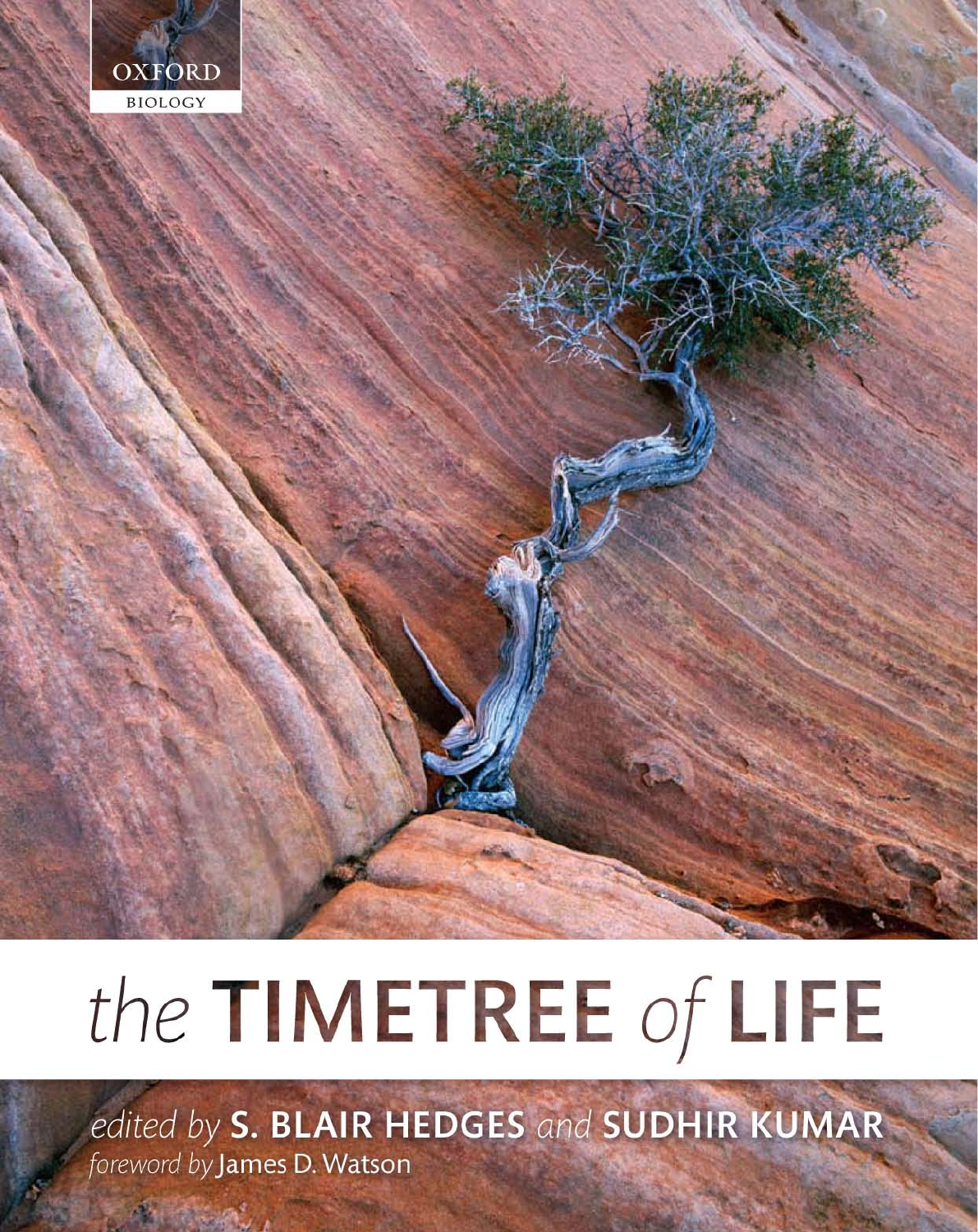# Bees, ants, and stinging wasps (Aculeata)

#### *Seán G. Brady*<sup>a</sup> *, Leah Larkin*<sup>b</sup>*, and Bryan N. Danforth*c,*\**

a Department of Entomology and Laboratories of Analytical Biology, National Museum of Natural History, Smithsonian Institution, Washington, DC, 20560, USA; <sup>b</sup>Department of Biological Sciences, University of the Pacific, Stockton, CA 95211, USA; <sup>c</sup>Department of Entomology, Comstock Hall, Cornell University, Ithaca, NY 14853, USA

\*To whom correspondence should be addressed (bnd1@cornell.edu)

## Abstract

Bees, ants, and stinging wasps comprise the clade Aculeata within the Order Hymenoptera. Molecular dating analyses within Aculeata have focused primarily on ants (Formicidae;  $\sim$ 12,000 species) and bees (Anthophila;  $\sim$ 20,000 species). Published molecular divergence times for ants differ considerably. The most recent study argues for a range of 135– 115 million years ago (Ma), consistent with the known fossil record for aculeates. Dating analyses of bees have focused primarily on families containing eusocial species. These studies have revealed that eusociality first evolved  $~25$  Ma in corbiculate bees and as recently as 20 Ma in several independent halictid taxa.

Aculeate wasps are characterized by the modification of the ovipositor into a sting. All other Hymenoptera deposit their eggs through their ovipositor, while aculeates instead lay their eggs from the base of their sting, and this structure now serves to inject venom into prey and enemies. All members of Aculeata form a monophyletic lineage comprising three superfamilies: Chrysidoidea (seven families), Apoidea (11 families; includes bees and digger wasps; Fig. 1), and Vespoidea (10 families; includes spider wasps, hornets, and ants). Aculeata contains most major groups of eusocial insects, including social wasps, bees, and ants. We review the relationships and divergence times of Aculeata with particular reference to bees and ants, the two taxa that have been the focus of previously published molecular dating studies in this group.

The oldest aculeate fossils are from late Jurassic (146 Ma) compression fossils from Central Asia placed in the Bethylonymidae (1). This extinct family probably represents the closest relative of all modern aculeates (*2*). All three modern aculeate superfamilies have an extensive fossil record extending back to the early Cretaceous (140 Ma) (*2*). Early Cretaceous vespoid fossils exist for several families including Sierolomorphidae, Rhopalosomatidae, Vespidae, Scoliidae, and Tiphiidae, but are notably absent for Formicidae (ants). Extinct stem-group lineages to modern ants include Sphecomyrminae (~100–70 Ma) and potentially the more distantly related Armaniidae (~100-75 Ma). The fossil record of Apoidea likewise extends to the early Cretaceous (~140 Ma). Extinct stem-group lineages referred to collectively as Angarosphecidae (*3, 4*) are known from Barremian (140 Ma) up until the early Eocene (54–52 Ma) (*5*) from sites in Europe, South America, and Canada. Bennett and Engel (*6*) provide a recent synopsis of the non-bee apoid fossil record.

There are no published estimates of molecular divergence times among aculeate families. In order to provide a rough molecular timescale for this group, we present analyses of *18S* and *28S* data obtained from GenBank that include representatives of all aculeate families for which these data are currently available (Table 1; Fig. 2).



Fig. 1 A halictid bee (*Agapostemon virescens*) from New York, USA. Photo credit: A. Wild.

S. G. Brady, L. Larkin and B. N. Danforth. Bees, ants, and stinging wasps (Aculeata). Pp. 264-269 in *The Timetree of Life*, S. B. Hedges and S. Kumar, Eds. (Oxford University Press, 2009).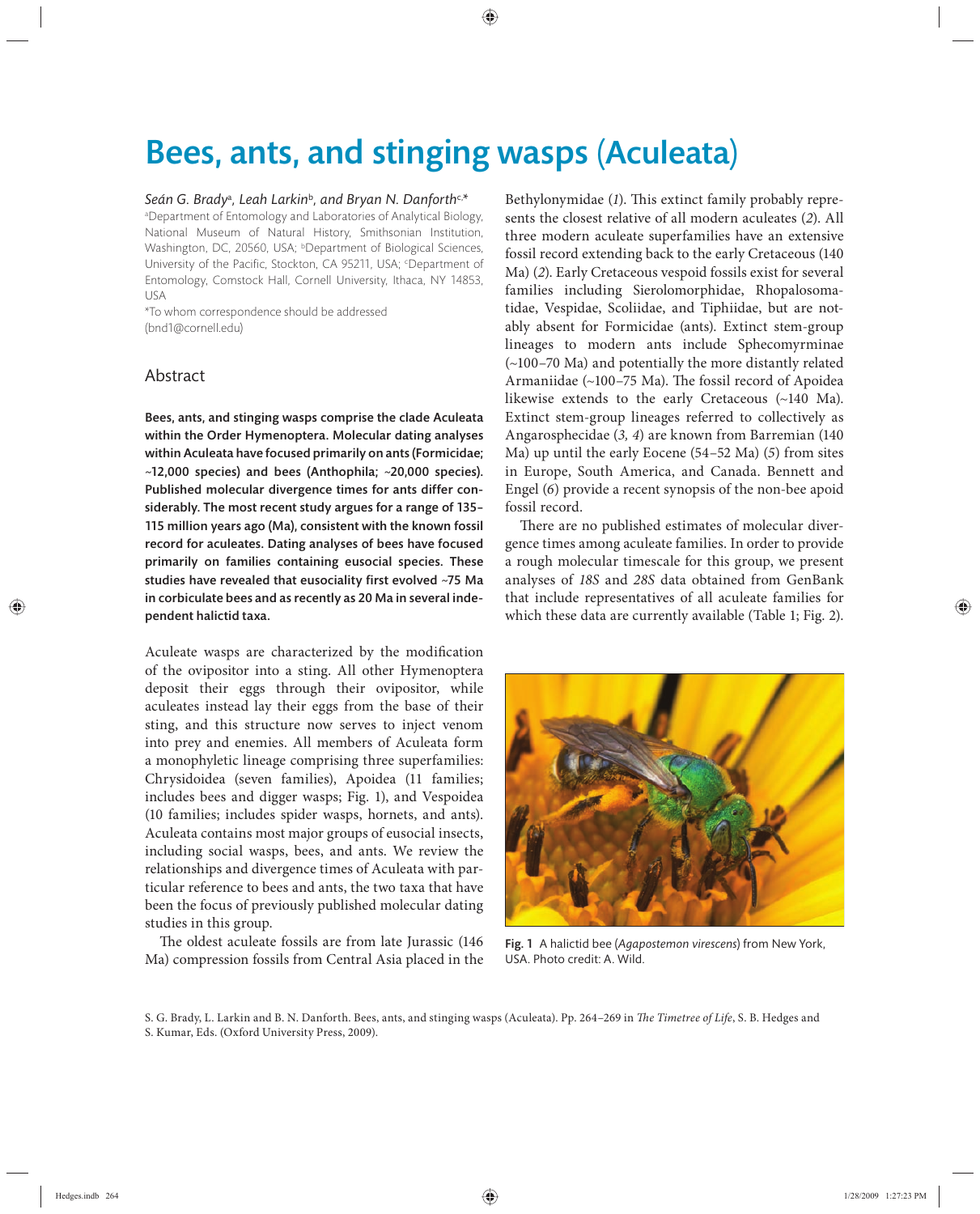

Fig. 2 A timetree of the bees, ants, and stinging wasps (Aculeata). Divergence times are shown in Table 1. *Abbreviations*: Ng (Neogene) and K (Cretaceous).

Our results suggest that the three aculeate superfamilies began to diversify in the middle Jurassic  $(\sim 170$  Ma). Many of the modern vespoid families diverged in the late Jurassic through the early Cretaceous, although a few families including Pompilidae, Mutillidae, and Sapygidae may have originated considerably more recently. Within Apoidea, the clade containing extant bee families arose at least 120–112 Ma, and by the end of the Cretaceous all modern bee families had evolved.

Detailed phylogenetic and molecular divergence dating studies have been published on two groups of aculeates—ants and bees—and we discuss each of these taxa in turn. Ants form the monophyletic Family Formicidae within Vespoidea. All ants are eusocial and collectively occupy keystone positions in many environments (*7, 8*). Most work on higher-level molecular systematics in ants has focused on one or several closely related subfamilies (*9–16*). In 2006, however, two larger phylogenies were published encompassing a much greater portion of ant diversity: Moreau *et al.* (*17*), which included ~4.5 kilobases (kb) from six genes and 19 subfamilies; and Brady *et al.* (*18*), which included ~6 kb from seven genes and 20 subfamilies. All available molecular evidence agrees on a robust group termed the formicoid clade (*19*) that unites 14 of the 20 subfamilies of ants, including several subfamilies containing species displaying presumptive primitive behaviors and morphologies. Bayesian analyses of these large data sets also suggest that Leptanillinae, a rarely encountered and poorly known ant subfamily (*20*), is the closest relative of all other ants in the arrangement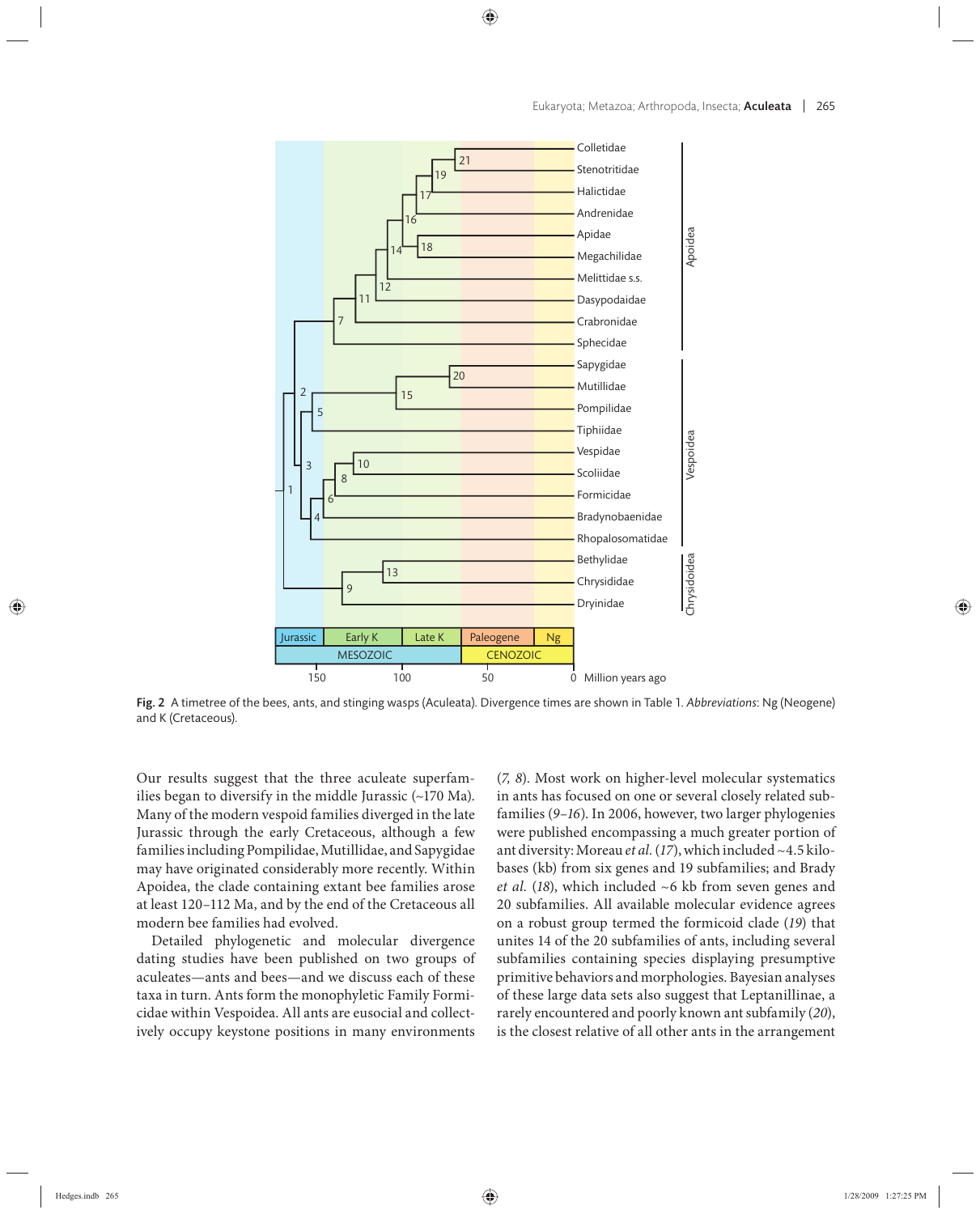|                                      | Table 1. Divergence times (Ma) and their confidence/credibility intervals (CI) among bees, |
|--------------------------------------|--------------------------------------------------------------------------------------------|
| ants, and stinging wasps (Aculeata). |                                                                                            |

| <b>Timetree</b> |       |             | <b>Estimates</b> |                   |                |  |  |
|-----------------|-------|-------------|------------------|-------------------|----------------|--|--|
| Node            | Time  |             | This study (a)   |                   | This study (b) |  |  |
|                 |       | <b>Time</b> | <b>CI</b>        | <b>Time</b>       | CI             |  |  |
| $\mathbf{1}$    | 170.0 | 166.1       | 181-152          | 173.9             | 190-159        |  |  |
| $\overline{2}$  | 163.5 | 162.1       | 176-149          | 164.9             | 178-152        |  |  |
| 3               | 159.9 | 158.6       | 173-146          | 161.2             | 174-149        |  |  |
| $\overline{4}$  | 154.1 | 152.1       | 168-136          | 156.1             | 171-142        |  |  |
| 5               | 153.2 | 153.7       | 168-140          | 152.8             | $165 - 141$    |  |  |
| 6               | 146.7 | 142.6       | 159-126          | 150.8             | 167-136        |  |  |
| $\overline{7}$  | 140.6 | 139.5       | 158-121          | 141.7             | 159-125        |  |  |
| 8               | 139.9 | 136.5       | 153-121          | 143.2             | 159-128        |  |  |
| 9               | 135.7 | 136.7       | $176 - 84$       | 134.8             | 180-74         |  |  |
| 10              | 129.2 | 120.5       | 147-88           | 137.9             | 157-117        |  |  |
| 11              | 127.8 | 130.0       | 148-112          | 125.6             | 142-111        |  |  |
| 12              | 116.0 | 120.3       | 138-103          | 111.7             | $126 - 98$     |  |  |
| 13              | 111.7 | 111.7       | 162-59           | $\qquad \qquad -$ |                |  |  |
| 14              | 109.3 | 112.1       | 131-94           | 106.5             | 121-92         |  |  |
| 15              | 104.2 | 91.8        | $138 - 44$       | 116.6             | $155 - 69$     |  |  |
| 16              | 100.4 | 103.0       | $121 - 85$       | 97.8              | $113 - 83$     |  |  |
| 17              | 92.3  | 96.4        | $116 - 77$       | 88.2              | $103 - 74$     |  |  |
| 18              | 91.4  | 94.2        | 114-76           | 88.5              | $107 - 69$     |  |  |
| 19              | 83.0  | 88.4        | $109 - 68$       | 77.7              | $92 - 63$      |  |  |
| 20              | 72.7  | 50.1        | $97 - 12$        | 95.2              | 143-45         |  |  |
| 21              | 69.6  | 75.3        | 102-49           | 64.0              | 82-46          |  |  |

Note: Node times in the timetree represent the mean of time estimates from different analyses. Dates were estimated with two independent data sets, 18S rRNA (a) and 28S rRNA (b), obtained from the public databases (GenBank) and aligned by hand. The 18S data set included 177 taxa and 770 aligned base pairs (bp) and spanned Symphyta, Apocrita, and Aculeata in the Hymenoptera. The 28S data set included 157 taxa and 1314 aligned base pair, and spanned Apocrita and Aculeata with a single symphytan species. The 18S data set was date-calibrated with 19 priors and 28S with 14 priors, and the data sets were analyzed using an uncorrelated lognormal relaxed clock and a GTR+G+I model of evolution in BEAST 1.4.6 (59). Phylogenetic relationships were constrained using information from the most recently published studies available  $(32, 60, 61)$ , with the important caveat that some vespoid relationships are not robust  $(62)$  and may change with new data.

(Leptanillinae + (formicoids + poneroids)), but other methods of analysis as well as removal of long-branched outgroups demonstrate that alternative relationships at the base of the ant tree are also supported by the current data (*18*). Sampling of additional phylogenetic characters and taxa, as well as more sophisticated methods of dealing with potential phylogenetic artifacts, will be necessary to resolve the earliest relationships among ants with any degree of certainty.

The first ants belonging to modern subfamilies appear in the fossil record ~100 Ma. Although Cretaceous ant fossils are relatively scarce, representatives of several modern subfamilies including Formicinae, Dolichoderinae, and Myrmicinae (all within the formicoid clade) are identifiable from this time period (2, 21, 22). By the Eocene ants appeared to have diversified substantially, as indicated by the many modern genera found in Baltic amber (*23, 24*) and other deposits (*25, 26*).

Crozier *et al.* (27) represents the first attempt to infer the age of ants using molecular data. Because this study preceded the development of phylogenetic relaxed clock methods, the authors instead used linear regression of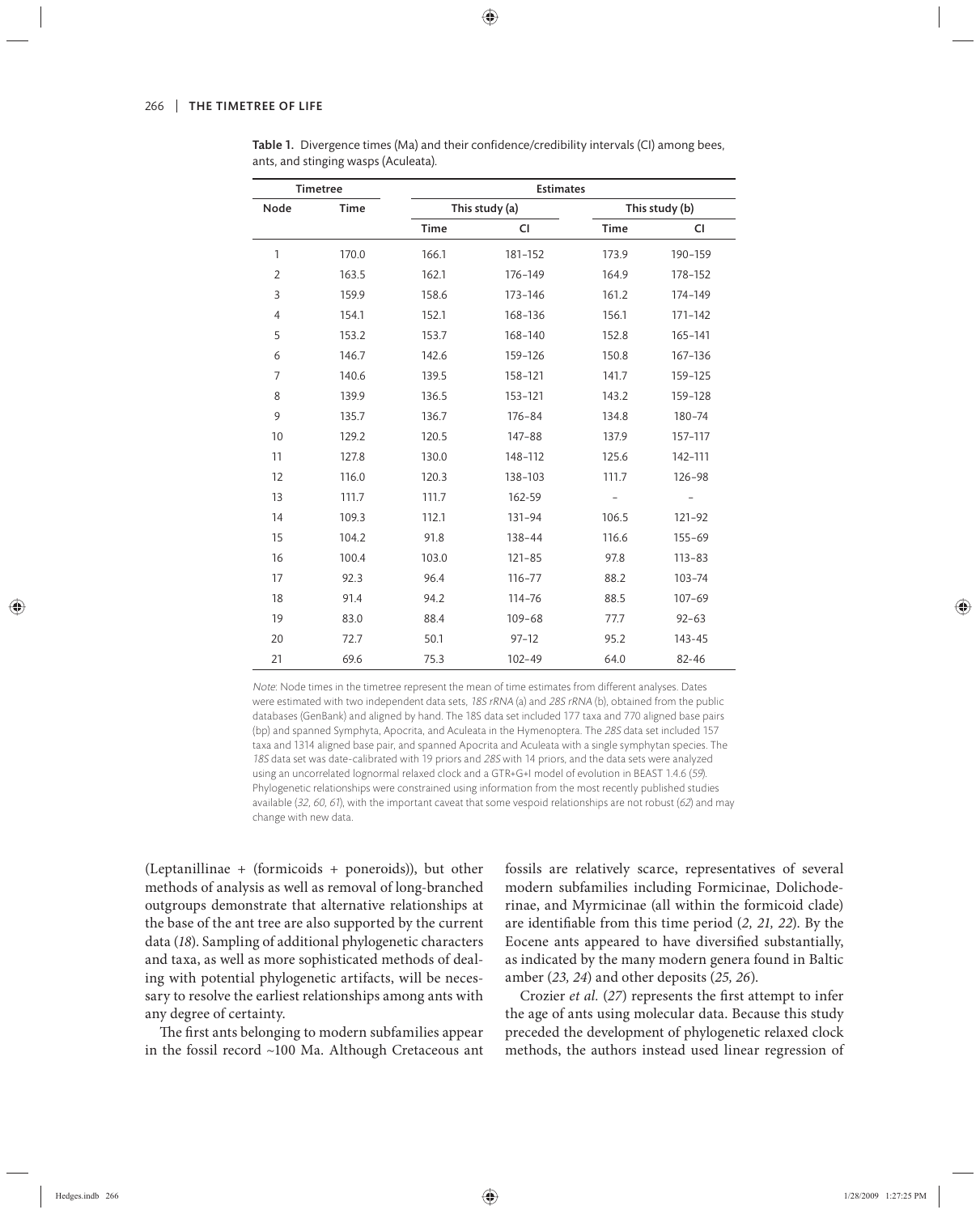mitochondrial DNA pairwise distances, calibrated using the fossil *Cariridris* [which has since been transferred from Formicidae to Ampulicidae (1)]. Their analysis suggested a Jurassic origin for ants dated at  $185 \pm 36$  Ma. Although this estimate may be too old, this paper was notable in challenging the notion that the clade of modern ants appeared concomitantly with their first appearance in the fossil record.

Several subsequent dating studies also hinted that modern ants were somewhat older than indicated by their fossil record. Bayesian divergence dating (*28*) studies of army ants and relatives (dorylomorphs) (*10*) and bulldog ants (Myrmeciinae) (*12*) in which the ant node was given an *a priori* value consistently returned older *a posteriori* dates for that node. However, because these studies were designed to date nodes within specific groups of ants and possessed very limited taxon sampling outside these groups, the interpretation of this analytical behavior on the origin of ants is not clear.

The two large-scale molecular ant phylogenies discussed previously (*17, 18*) have also provided the most comprehensive dating estimates currently available for ants. Although both studies used a similar, overlapping set of over 40 ant fossils as minimum-age calibrations and both relied primarily on the same analytical method of penalized likelihood (29), these two studies resulted in substantially different age estimates. Moreau *et al.* (*17*) inferred a range of dates for the antiquity of modern ants at 168–140 Ma, with this variation reported as being caused solely by minor (~5 Ma) alterations in the minimum-age calibrations from three recent fossil strata. Brady *et al.* (18) inferred a younger range of ~135–115 Ma for the origin of modern ants, and argued that these dates were more accurate for several reasons. Their analyses were not influenced by these minor differences in minimum calibration ages, which altered their estimates by only 0–2 million years. Instead, the range established by Brady *et al.* (*18*) was based on calibrating their basal outgroup node (all sampled Aculeata except Chrysidoidea) with lower and upper bounds using additional information from the entire aculeate fossil record. The range of  $~135-115$  Ma also accords with arguments based on the overall completeness of the fossil record that modern ants originated ~120 Ma (2). These estimates correspond roughly with our own estimates based on a far smaller sample of ant taxa and just two genes. Our data puts the common ancestor of the modern ants plus their older, now extinct relatives (including Sphecomyrminae) at 137–143 Ma (Table 1).

Bees comprise a monophyletic group of ~20,000 species of Aculeata specialized on floral resources such as pollen, nectar, and floral oils. Bees are currently the most important pollinators of angiosperm plants and may have played an important role in angiosperm diversification in the early to mid-Cretaceous. Based on the most recent study (*30*), bees form the closest relative of the spheciform wasp Family Crabronidae. Monophyly of bees is supported by 14 morphological, developmental, and behavioral characters (*31*) and molecular evidence (*32*). Bees are currently divided into seven families: Andrenidae, Colletidae, Halictidae, Melittidae and Stenotritidae (which together comprise the "shorttongued" bees), and Megachilidae and Apidae (which comprise the "long-tongued" bees). Family-level bee phylogeny has been analyzed based on morphology (*33, 34*) as well as combined morphological and molecular data (*32, 35*). While Colletidae has traditionally been viewed as the basal branch of bees, a new view is emerging in which the root node of bees falls near or within the Family Melittidae (*32, 35–37*).

The antiquity of bees remains unclear. There are no published relaxed clock-dating analyses at the level of the bee families, but the fossil record of bees would appear to greatly underestimate their true antiquity. The oldest fossil of a member of the clade of living bees (*Cretotrigona prisca* from New Jersey amber) is closely related to extant stingless bee groups and, in fact, was placed in an extant genus (*Trigona*) when first described (38, 39). The antiquity of *C. prisca* is somewhat controversial (*40*). While initially presumed to be 80 Ma (*38, 39*), it has since been estimated to be 70 Ma (*41*) and 65 Ma (*42*) in age. Other important bee fossil deposits include the French (Oise) Eocene amber (~53 Ma), the Baltic amber (~42 Ma), and the Dominican amber  $(-23$  Ma). The Baltic amber includes representatives of the extant families Apidae, Megachilidae, Melittidae, and Halictidae, and one extinct family closely related to Melittidae (Paleomelittidae) (*43*). Dominican amber deposits include representatives of five of the seven extant bee families (Stenotritidae and Melittidae are not represented). The French (Oise) amber includes the oldest fossil melittid (*Paleomacropis eocinicus*) (37). This fossil shows oil-collecting hairs typical of extant members of the genus *Macropis*, indicating that oil collecting is an ancient trait in bees (*37*).

Bees were certainly present as far back as 100 Ma because there are well-preserved pemphredonine (crabronid) wasp fossils from the Burmese amber (44). The presence of the presumed closest relative of bees in the Burmese amber implies that stem-group bees were also present at that time. A recent report of an apparently pollen-collecting apoid from 100 Ma old Burmese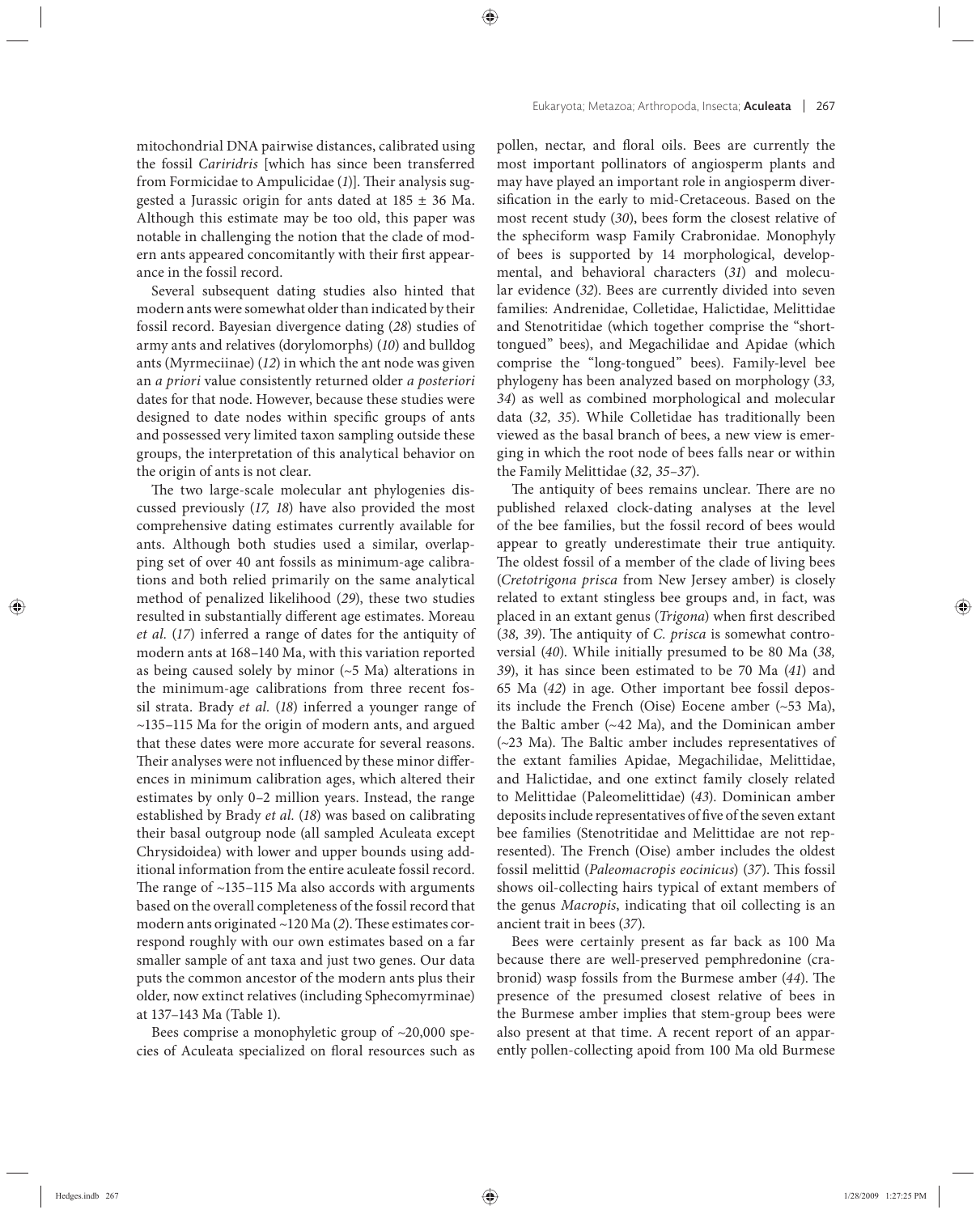amber (*45*) is consistent with this hypothesis. One could furthermore conjecture that bees could not have arisen before the origin of the angiosperms (~140 Ma) which they pollinate. Therefore, a conservative window for bee origins would be between 100 and 140 Ma, a range of dates consistent with our molecular dating results (Table 1; node 12: 120–112 Ma).

Several studies have used relaxed clock-dating methods to estimate the antiquity of particular bee groups. Such stu dies have sometimes been hindered by the limited numbers of fossil calibration points available and thus there are large standard errors on some date estimates. Fossil-calibrated phylogenies exist for Xylocopini (*46*), Allodapini (*47*), Bombini (*48*), and Halictidae (*49, 50*).

There is enormous variation in the antiquity of eusocial lineages of bees. Within Halictidae, eusociality appears to have arisen within a narrow, and relatively recent, time period 22–20 Ma (*50*). Several dates exist for the eusocial allodapine bees, a monophyletic group of Old World social and socially parasitic species (*47*), ranging from a mean of 59-35 Ma. Corbiculate bees arose far earlier. The oldest fossil corbiculate is *C. prisca* (65 Ma) but our unpublished molecular estimates place the group close to 75 Ma in age. The origins of eusociality in bees therefore spans a time period from the late Cretaceous to the Miocene.

The origin of ants occurred substantially before any of these bee groups, and their antiquity is matched among social insect taxa only by the termites (Termitidae) (*51*) which originated >130 Ma based on fossil evidence (*52, 53*). There are no published estimates of the antiquity of eusocial Vespidae, another major group of aculeate social insects. A recent molecular phylogeny shows that eusociality evolved twice in this family (*54*), and the vespine fossil nest *Celliforma favosites* indicates that eusociality evolved in one of these groups >63 Ma (*55*).

There appears to be a fairly clear correlation between antiquity and social complexity in the groups of social aculeates for which speciation times have been estimated. Halictid bees, the youngest taxa among all eusocial aculeates, show the smallest colonies, a high frequency of reversion to solitary nesting, and only limited queen/ worker dimorphism (56). The oldest taxa, corbiculate bees and ants, possess the most elaborate societies with substantial queen/worker dimorphism, advanced forms of communication, colony defense and nest founding, and no known cases of secondarily solitary species (species that have reverted back to solitary nesting from a eu social ancestor) (*57*). As suggested by Wilson and Hölldobler (*57, 58*), the advanced eusocial groups (such as ants and corbiculate bees) appear to have reached a "point of no return" where eusociality cannot revert to solitary nesting.

### Acknowledgments

Valuable comments were provided by P. Ward. Support was provided by U.S. National Science Foundation to the authors.

#### References

- 1. A. P. Rasnitsyn, in *History of Insects*, A. P. Rasnitsyn, D. L. J. Quicke, Eds. (Kluwer, Dordrecht, 2002), pp. 242–254.
- 2. D. Grimaldi, M. S. Engel, *Evolution of the Insects* (Cambridge University Press, Cambridge, 2005), pp. xv + 755.
- 3. A. P. Rasnitsyn, *Trudy Paleontologicheskogo Instituta, Akademii Nauk SSSR* **147**, 1 (1975).
- 4. D. C. Darling, M. J. Sharkey, *Bull. Am. Mus. Nat. Hist.* **195**, 123 (1990).
- 5. W. J. Pulawski, A. P. Rasnitsyn, D. J. Brothers, S. B. Archibald, *J. Hym. Res.* **9**, 34 (2000).
- 6. D. J. Bennett, M. S. Engel, *Am. Mus. Novit.* **3529**, 1 (2006).
- 7. B. Hölldobler, E. O. Wilson, *The Ants* (Harvard University Press, Cambridge, Massachusetts, 1990).
- 8. P. S. Ward, *Curr. Biol.* **16**, R152 (2006).
- 9. M. Chiotis, L. S. Jermiin, R. H. Crozier, *Mol. Phylogenet. Evol.* **17**, 108 (2000).
- 10. S. G. Brady, *Proc. Natl. Acad. Sci. U.S.A.* **100**, 6575 (2003).
- 11. R. N. Johnson, P.-M. Agapow, R. H. Crozier, *Mol. Phylogenet. Evol.* **29**, 317 (2003).
- 12. P. S. Ward, S. G. Brady, *Invertebr. Syst.* **17**, 361 (2003).
- 13. C. Saux, B. L. Fisher, G. S. Spicer, *Mol. Phylogenet. Evol.* **33**, 457 (2004).
- 14. P. S. Ward, D. A. Downie, *Syst. Entomol.* **30**, 310 (2005).
- 15. G. D. Ouellette, B. L. Fisher, D. J. Girman, *Mol. Phylogenet. Evol.* **40**, 359 (2006).
- 16. D. Kronauer, C. Schöning, L. Vilhelmsen, J. Boomsma, *BMC Evol. Biol.* **7**, 56 (2007).
- 17. C. S. Moreau, C. D. Bell, R. Vila, S. B. Archibald, N. E. Pierce, *Science* **312**, 101 (2006).
- 18. S. G. Brady, T. R. Schultz, B. L. Fisher, P. S. Ward, *Proc. Natl. Acad. Sci. U.S.A.* **103**, 18172 (2006).
- 19. P. S. Ward, S. G. Brady, B. L. Fisher, T. R. Schultz, *Myrmecol. Nachr.* **7**, 87 (2005).
- 20. B. Bolton, *Syst. Entomol.* **15**, 267 (1990).
- 21. G. M. Dlussky, D. J. Brothers, A. P. Rasnitsyn, *Insect Syst. Evol.* **35**, 1 (2004).
- 22. M. S. Engel, D. A. Grimaldi, *Am. Mus. Novit.* **3485**, 1 (2005).